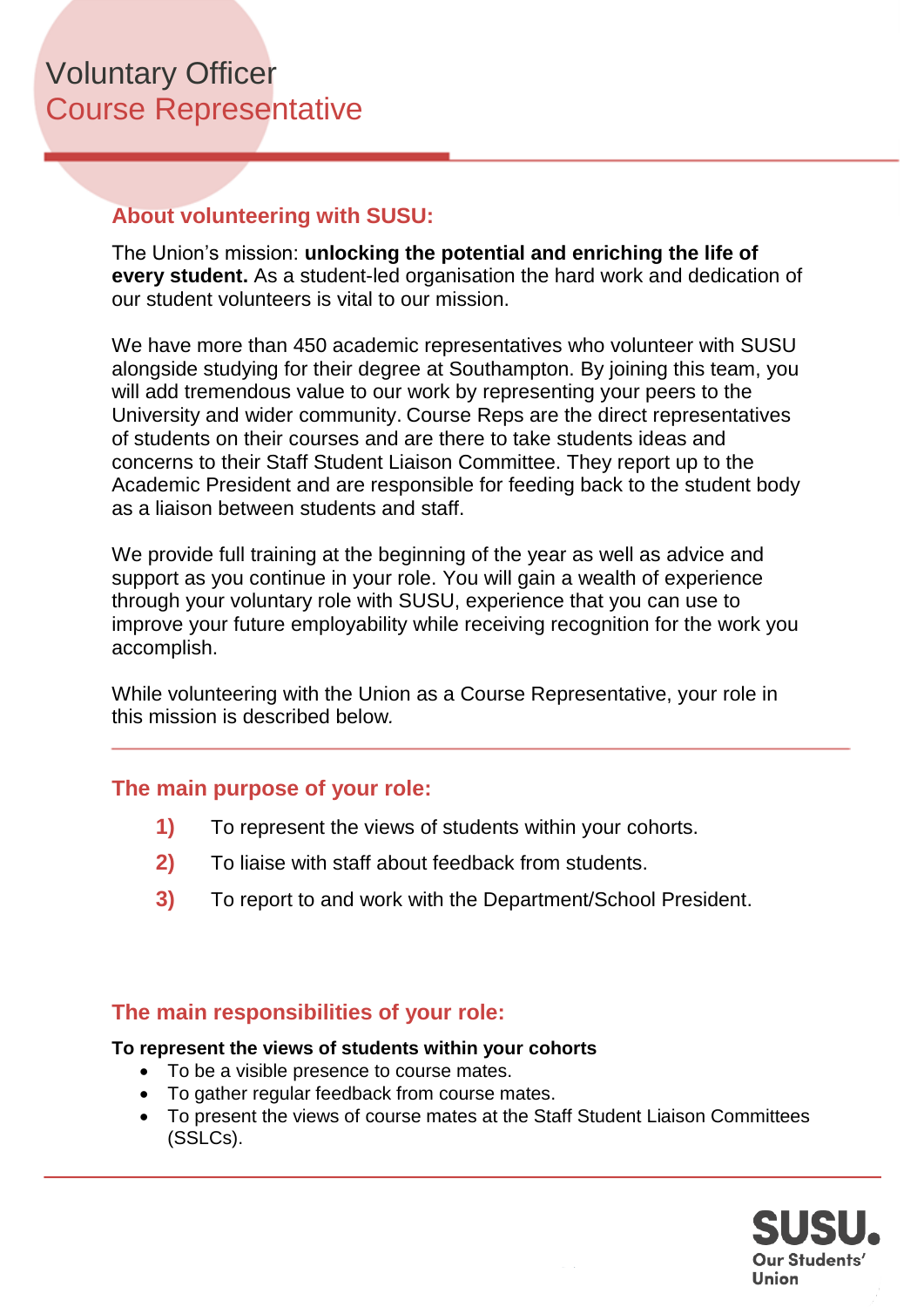#### **To liaise with staff about feedback from students**

- To find and maintain contact with key academic and admin staff.
- To attend SSLCs and present student feedback objectively.
- To provide feedback to course mates after SSLCs.

#### **To report to and work with the Department/School President**

- To meet with fellow Course Reps and your Department/School President before SSLCs.
- To attend meetings and forums organised by your Department/School President (or Faculty Officer).
- To contact your Department/School President for advice or support with new ideas and initiatives.

#### **Where can you find guidance?**

Sabbatical Officer:

Sam Dedman, at **vpeducation@susu.org**

Representation Coordinator (Course Reps):

Christie Mousourouli, at **Christie@susu.org**

Representation Team:

Available at **representation@susu.org**

#### **How to nominate for the role:**

In order to stand as a candidate, you will need to submit a short statement letting everyone know why they should vote for you. You don't need to have any previous experience so simply focus on what you will achieve if elected.

**Nominations are open from Monday 24 September, 9:00 until Tuesday 9 October, 13:00.** 

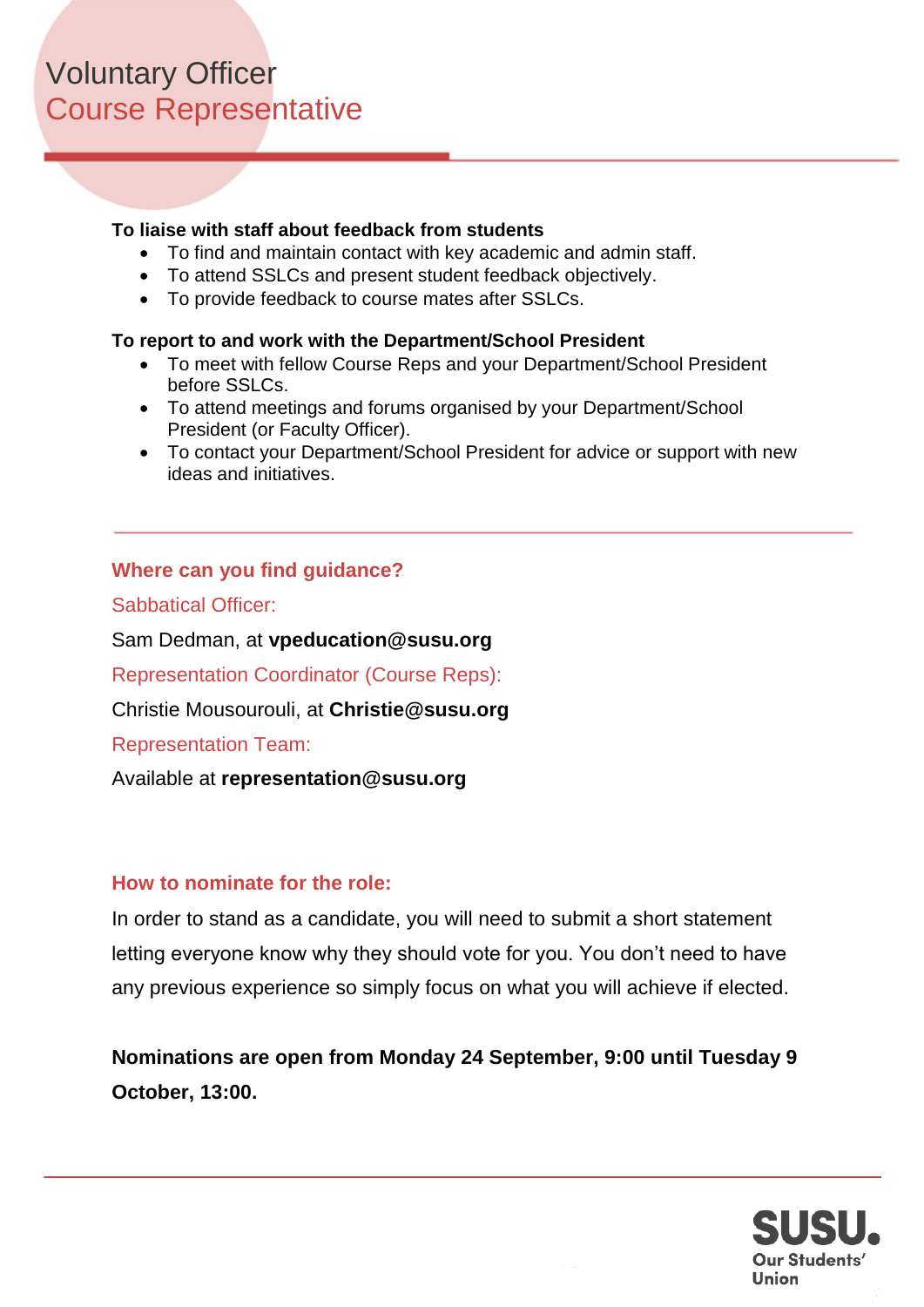Log in to our website at www.susu.org/elections and fill out the nominations form. There is no need to create a new account, just use your University credentials.

For any queries about the election, please contact us at **[elections@susu.org](mailto:elections@susu.org)**

# **SUSU Core Offer Calendar**

As a Course Representative you will work primarily with the Education Zone, this is the area of our work which focuses on representing **s tuden ts ' academic in te res ts .** 

There will be times throughout the year where you may be called on to help promote and spread awareness for SUSU campaigns. There will be key meetings that you must attend such as the SSLCs but you may also be invited to attend additional meetings such as Student Forums, our Annual General Meeting or our Making Change Summits.

We have provided a calendar which shows the main campaign periods and key dates for meetings that you may be required to attend below. This **prov ides a gu ide to the commi tment requ i red fo r th is ro le th roughout the academic year .**

If at any point you find that you are struggling to balance voluntary work with your studies we understand that your degree must come first. Please, come and speak to us and we will always try our best **to make th ings eas i er .**

## **Autumn Term**

#### October: Training sessions SSLC Meetings with University Staff Student Forums